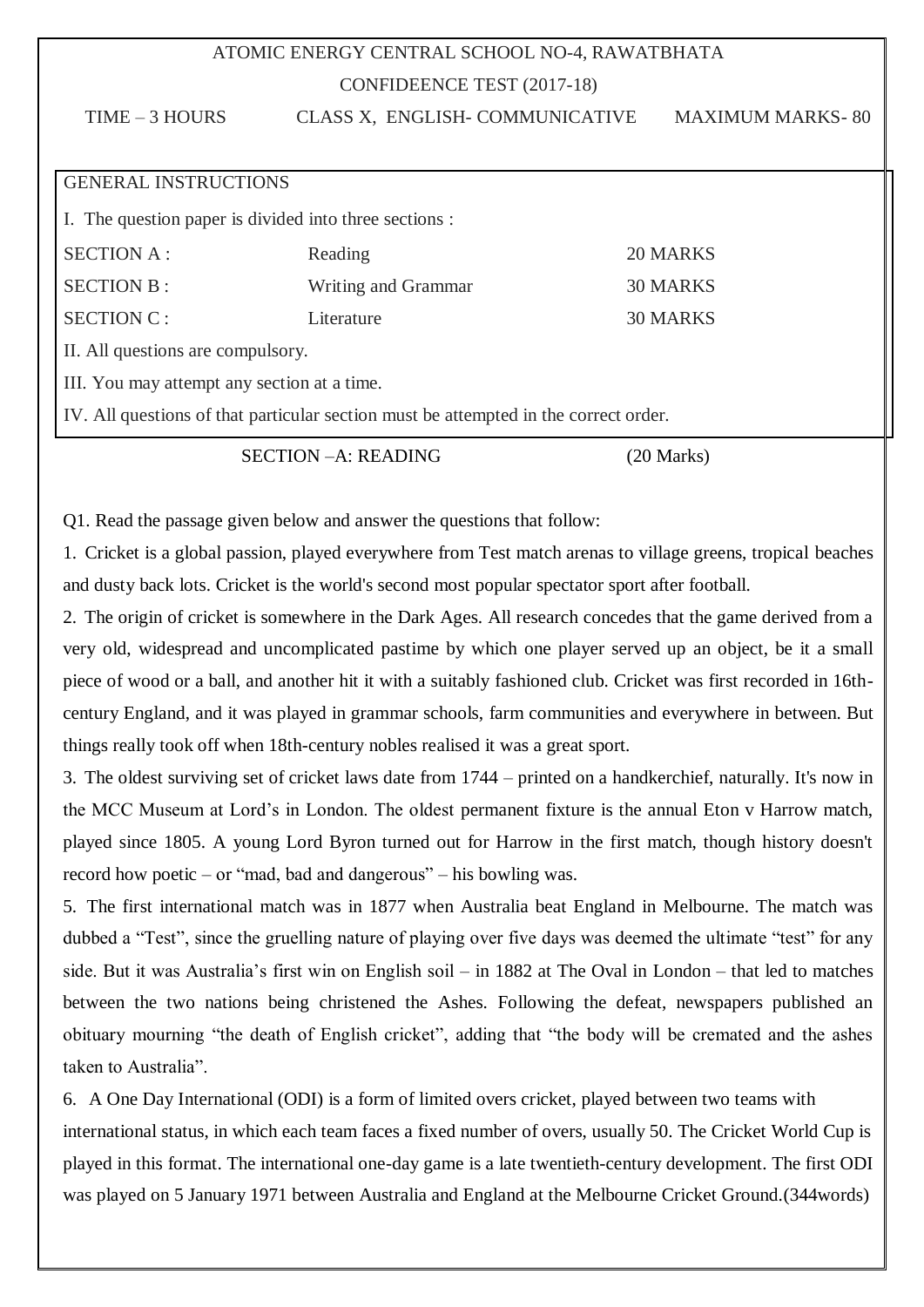1.1 Attempt any eight of the following questions on the basis of the passage you have read.(1X8=8Marks)

- i. According to the passage, how did the game of Cricket originate?
- ii. Where can we find the oldest sets of Cricket laws?
- iii. Which match did Lord Byron play?
- iv. When was the first international match played?
- v. Which countries played that match?
- vi. Why were the matches between Australia and England titled "The Ashes"?
- vii. In which format is the Cricket world cup played ?
- viii. When did the ODIs begin?
- ix. Which word in paragraph no.5 means the same as 'exhausting'?

Q2.Read the passage given below and answer the questions that follow:

1. Politeness has been well defined as benevolence in trifles. It is the desire to put those whom we meet perfectly at their ease, and save them from every kind of petty discomfort and annoyance. The limited part of benevolence called politeness requires only an inclination to make them happy temporarily, while they are in our presence, and when this can be done without any sacrifice on our part or only with a slight sacrifice of personal comfort.

2. Politeness is said to be one of the important characteristics of civilised person. Politeness is the art of choosing among your thoughts. It must be implemented in every walk of life. When we deal with people elder to us we are polite. But, an honest polite person is polite with everyone, people of lower status, workers and even children. Not only with humans but also with animals we must be polite as they are our helpers.

3. Politeness is a skill. Like any other skill, you can master it with practice. The greatest enemy of politeness is ego. To be a polite person, you have to sacrifice your ego. It is difficult for an egoist to be polite. You have to imply politeness in your thinking, speech and actions. Actions work more than words. Polite actions will give fine results. Politeness will reduce your stress and boost you to be productive. Apart from your present benefits, you protect your future. Being polite makes you mentally healthy. In our daily life we come across many incidents with people nearby and ourselves.

4. Different rules of behaviour have to be observed, accordingly as we are in the street or in the drawingroom, at home or at school, in the company of friends or of strangers. There is also to be considered the great diversity of social etiquette which distinguishes one country from another.

5. Politeness, besides being a duty that we owe to others, is a valuable possession for ourselves. It costs nothing, and yet may in many cases bring much profit. The great advantage of this excellence of conduct was very clearly expressed by Dr. Johnson, when he said that the difference between a well-bred and an illbred man is that one immediately attracts your liking, the other your dislike.

2.1 On the basis of your reading of the passage, answer <u>any four</u> of the following questions in about 30-40 words each :(2X4=8)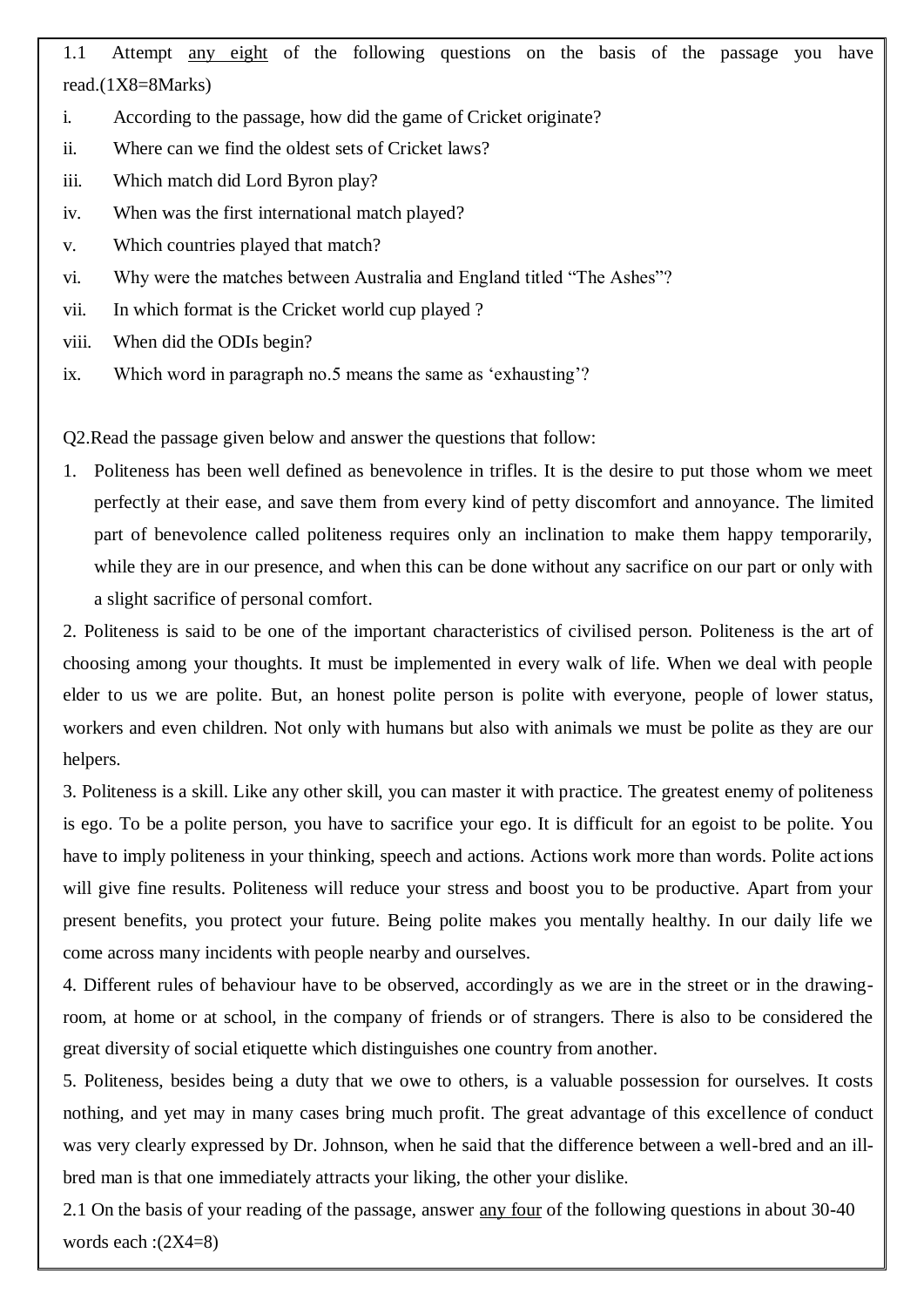i.Why is politeness called as limited part of benevolence? ii.List some of the persons we should be polite to? iii. Why is it difficult for an egoist to be polite? iv. What are the benefits of being polite?

v.Which rules of behaviour are to be observed?

2.2 On the basis of your reading of the passage, fill in any two of the following blanks with appropriate words/phrases. (1X2=2)

- i. Politeness is an art of choosing ii.An honest polite person is polite with  $\blacksquare$ . ii. To others, we
- 2.3. Attempt <u>any two</u> of the following. Find out the words that mean the same as under:  $(1x2 = 2)$

i. 'insignificant' (Paragraph 1) ii. 'manners' (Paragraph 4) iii. 'civil' (Paragraph 5)

## SECTION B: WRITING AND GRAMMAR (30 Marks)

Q3 You are the In-charge of the Medical Section of Gyanodaya Public School , Nehru Vihar , Alwar . Your stock of medicines is about to finish .Write a letter to the Director of Jambo Medicare ,Delhi ,ordering medical items like glucose , crocin , bandages, tincture , pain-healers, ointments etc. Ask for discount on bulk order .Invent other necessary details. (100-120 words , 8 Marks)

Q4 Write a short story, in about 200-250 words with the cues given in the boxes below. Give a suitable title to the story . (10marks)

On October 4 ,we all were decorating our house to celebrate the most long awaited festival , Diwali . My heart was filled with excitement to meet my father after a long gap of six years. But a call from the army headquarter left us stunned…

Q5. Fill in any four of the following blanks choosing the most appropriate option from the ones given below. Write the answers in your answer –sheet against the correct blank numbers. (4 marks)

- A. Sanitation and hygiene are also important (a) the well being of society and biodiversity conservation.
- B. The government has  $(b)$  a programme.
- C. It aims to develop  $(c)$  riverfronts .
- D. It will solve the problem of pollution (d) \_\_\_\_\_\_\_\_\_\_\_\_\_ the rivers.
- E. The need has been(e)  $\qquad$  for a long time.

| $(a)(i)$ by         | from<br>(ii)           | $(iii)$ for    | $(iv)$ into     |
|---------------------|------------------------|----------------|-----------------|
| $(b)$ (i) initiates | initiated<br>(11)      | (iii) initiate | (iv) initiating |
| $(i)$ an<br>(c)     | $\left(11\right)$<br>a | $(iii)$ in     | $(iv)$ the      |
| $(i)$ in<br>(d)     | (ii)<br>on             | $(iii)$ onto   | $(iv)$ by       |
| $(e)$ (i) feeling   | (ii) feel              | $(iii)$ felt   | (iv) have felt  |

Q6. In the following passage one word has been omitted in each line .Write the missing word, of the given paragraph, along with the word that comes before  $\&$  the word that comes after it in the space provided.(4 marks)

|                                              | Missing       |           |       |
|----------------------------------------------|---------------|-----------|-------|
|                                              | <b>Before</b> | Word      | After |
| Himachal Pradesh a great place for Eco Camp. | Pradesh       | <b>1S</b> |       |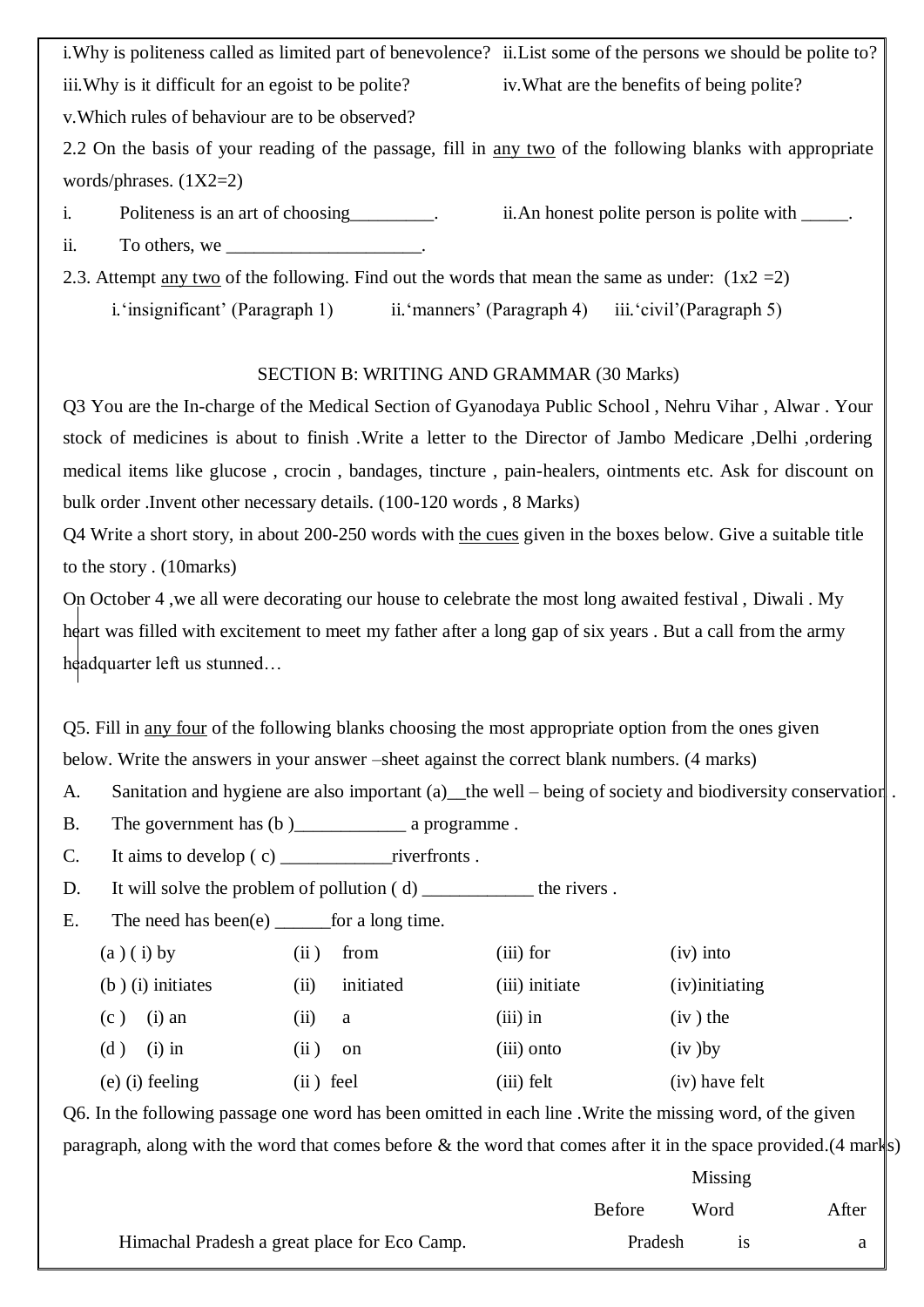| (b)<br>near Barog Himachal Pradesh. Eco tourism is<br>gaining popularity each passing day as more<br>(c)       |  |
|----------------------------------------------------------------------------------------------------------------|--|
|                                                                                                                |  |
|                                                                                                                |  |
| and more people want get away from the hectic schedules.                                                       |  |
| This has become a favourite tourist spot.<br>(d)                                                               |  |
| Q7. Rearrange the following word clusters to make meaningful sentences. $(1x 3=3$ marks)                       |  |
| (a) storm / helps/ also/better/ it / water management / in                                                     |  |
| (b) is/ from / stored/ natural and/ pollutants /rain water /free/ man-made                                     |  |
| (c) out/the/street/earthquake/another/on/people/came/fearing/                                                  |  |
| Q8. Change into reported speech.<br>1 mark                                                                     |  |
| Reena said to the teacher," I have completed all my work."                                                     |  |
| SECTION C LITERATURE (30 Marks)                                                                                |  |
| Q9 Read the extract given below and answer the questions that follow. Write the answer in your answer          |  |
| sheet in one or two lines only. $(1X4 = \text{marks})$                                                         |  |
| "We do many things, sir," Nicola answered seriously. He glanced at us hopefully."<br>(a)                       |  |
| i. What does the speaker mean by "We do many things, sir, ?<br>ii. Whom is he addressing to?                   |  |
| iii. Why was Nicola serious?<br>iv. Find the synonym of 'looked'.                                              |  |
| <b>OR</b>                                                                                                      |  |
| (b) CAESAR : Cowards die many times before their deaths; The valiant never taste of death but once.            |  |
| Of all the wonders that I yet have heard.                                                                      |  |
| It seems to me most strange that men should fear; Seeing that death, a necessary end,                          |  |
| Will come when it will come.                                                                                   |  |
| Whom does Caesar console and why? iii. Which quality of the speaker is revealed here?<br>i.                    |  |
| Explain: Cowards die many times before their deaths.<br>ii.<br>iv. Give the synonym of 'Gallant'.              |  |
| Q10 Answer <u>any four</u> of the following Questions in 30-40 words each $(2x4 = 8 \text{ Marks})$            |  |
| i. Although Calpurnia revealed her fear after nightmare yet Caesar decided to go to senate house. Why?         |  |
| ii. "Pen is mightier than sword". Elucidate with reference to the poem 'Not Marble Nor Gilded Monuments'.      |  |
| iii. Why was the 'Writer's inspiration Bureau' formed?                                                         |  |
| iv. What message is conveyed by Vikram Seth through the poem 'The Frog and the Nightingale'? v. How            |  |
| does the story 'Two Gentlemen of Verona' give hope to the society?                                             |  |
| Q11 Attempt <u>any one</u> out of the two following long answer type questions in 100-120 words. (8 Marks) (a) |  |
| 'Pride goes before a fall.' Justify the statement on basis of the chapter Mrs. Packletide's Tiger.             |  |
| <b>OR</b>                                                                                                      |  |
| (b). 'Only the bearer knows where the shoe pinches'. Elucidate the statement with reference to the story The   |  |
| Letter.                                                                                                        |  |

Q.12. Give a pen portrait of Dr. Alexender Graham Bell. (10 Marks)

------------------------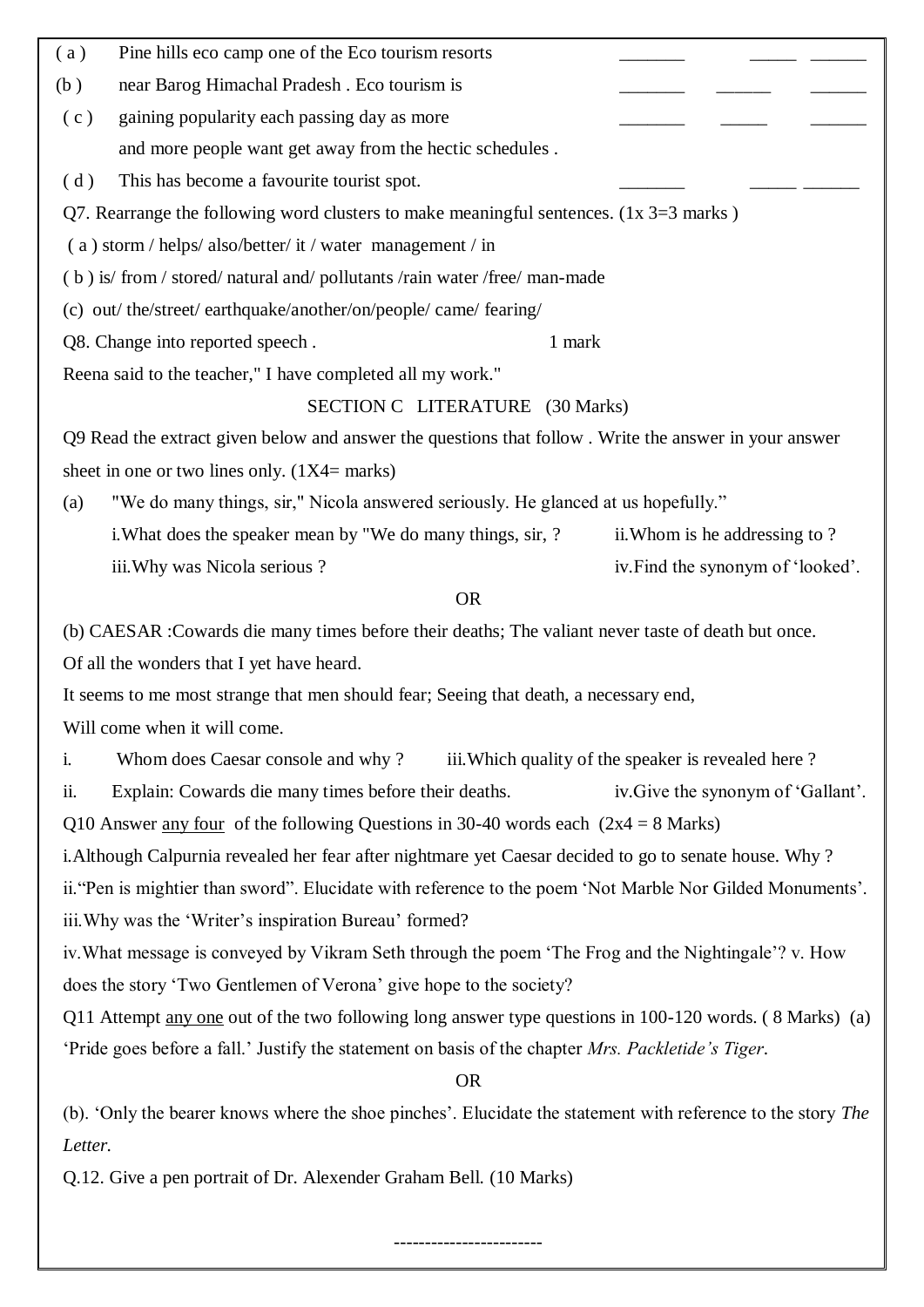## **ATOMIC ENERGY CENTRAL SCHOOL No.4 Rawatbhata CONFIDENCE TEST (2017 - 2018) CLASS – X,MATHEMATICS**

**Time -** 3 hours **Max. Marks –** 80

*General Instructions : -*

- (i) All questions are compulsory
- (ii) Use of calculator is not permitted
- (iii) The question paper consist of 30 questions divided into four sections **A, B, C** and **D**
- (iv) **Section A** consists of 6 questions of **1** mark each. **Section B** consists of 6 questions of **2** mark each. **Section C** consists of 10 questions of **3** mark each. **Section D** consists of 8 questions of **4** mark each.

#### **SECTION - A**

- 1. If HCF  $(45,105) = 15$ , Find LCM $(45,105)$ .
- 2. The decimal expansion of the rational number  $\frac{432}{2^35^2}$  will terminate after how many places of decimal?
- 3. In isosceles right angled  $\triangle$ ABC right angle at B. Prove that  $AC^2 = 2 AB^2$ .
- 4. Find middle term of the Arithmetic Progression 13, 20, 27, ............., 300.
- 5. If one zero of the quadratic polynomial  $(k 1)x^2 + kx + 15$  is  $-3$ , then find the value of k.
- 6. In the adjoining figure,  $\overline{O}$  is the center of the circle, AB is a chord and AT is a tangent at A. If  $\angle AOB = 100^\circ$ , then calculate  $\angle$ BAT. T

#### **SECTION - B**

- 7. Find the value of k so that the quadratic equation kx(5x 6) + 9 = 0 has repeated roots..
- 8. Here is a system of equations two have no solutions and another two has infinite solutions. Write them  $Q \leftarrow \qquad \qquad \qquad \wedge$



O

- 9. In the adjoining figure,  $PQ = 24$  cm,  $QR = 26$  cm,  $\angle PAR = 90^\circ$ ,  $PA = 6$  cm, and  $AR = 8$  cm. Find  $\angle QPR$ .
- 10. All cards of ace, jack and queen are removed from a deck of playing cards. One card is drawn at random from the well scuffled cards. Find the probability that the card drawn is

(i) a face red card (ii) A face card of club.

- 11. If  $2\sin(A + B) = \sqrt{3} = 2\cos(A B)$ , find the value of A and B.
- 12. Diameter of wheel of a car is 0.70 meter, if its R.P.M. is 600. Find speed of the car and distance travelled in 20 minutes.

#### **SECTION – C**

- 13. If P is the point in between A( 3, 2) and B( 2, 3), such that AP : AB = 2 : 5. Find co-ordinate of point P.
- 14. Prove that a median of a triangle divides it into two triangles of equal areas for the  $\triangle$ ABC whose vertices are  $A(1, 1), B(-1, 4)$  and  $C(5, 7)$
- 15. if  $S_n = \frac{13n}{2} \frac{3n^2}{2}$  and  $a_m = -40$ . Find the value of m.
- 16. Use Euclid's division lemma to show that the square of any positive integer is either of the form of 4m, or  $(4m + 1)$  for some integer m.
- 17. Solve graphically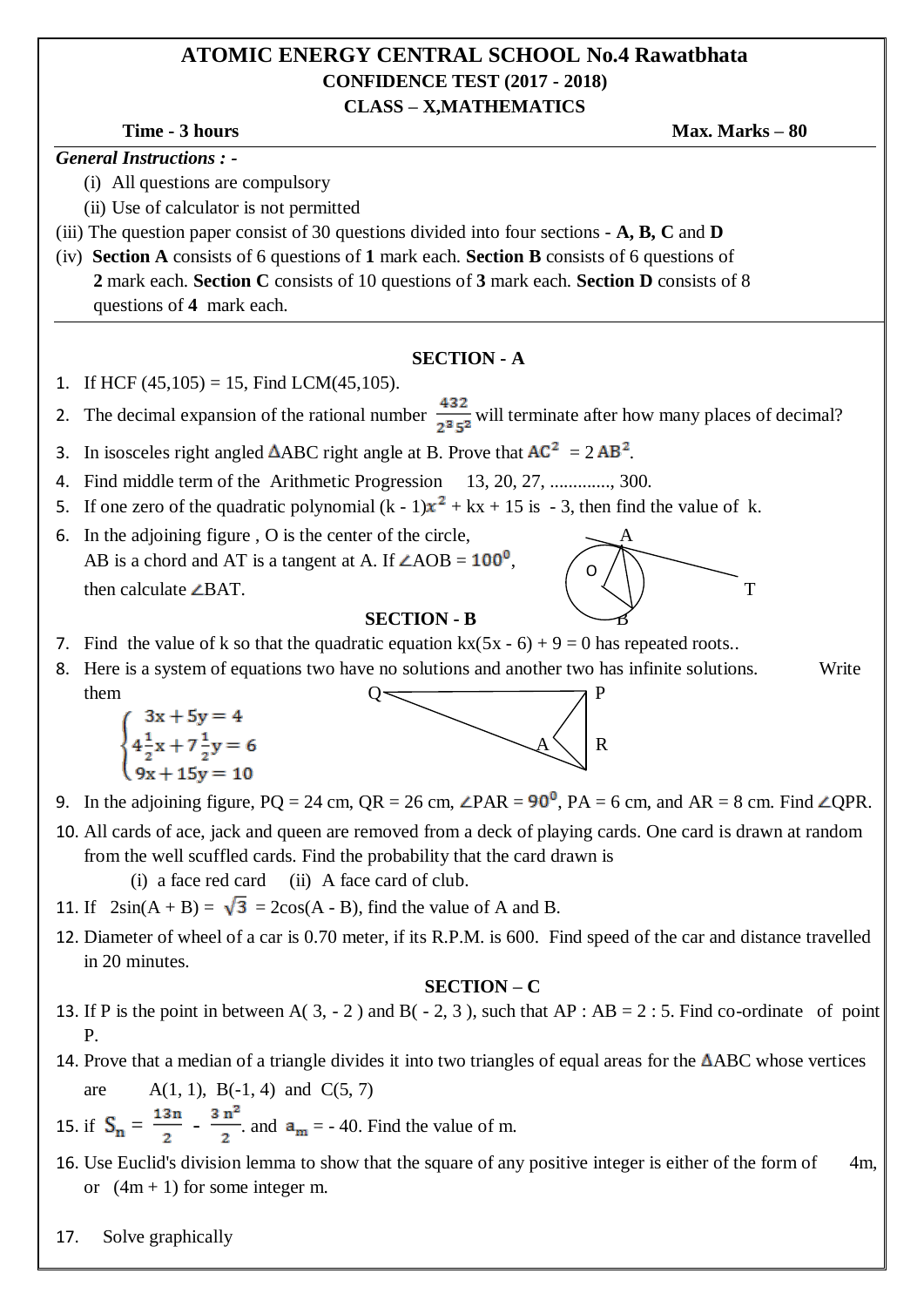$\begin{cases} 11x - 5y + 30 = 0 \\ 3x - 5y - 10 = 0 \end{cases}$  Also find the area bounded by these lines with  $y^{-axis}$ .

- 18. Construct an isosceles △ABC whose base is 5 cm and corresponding altitude is 4.5 cm. Construct another triangle similar to previous triangle whose sides are 1.4 times the corresponding sides of the first triangle. 19. Prove that  $(\sin\theta + \csc\theta)^2 + (\cos\theta + \sec\theta)^2 - (\tan\theta + \cot\theta)^2 = 5$
- 20. Cards marked with numbers 8,9,10------------------82 are placed in a box and mixed thoroughly. One card is drawn at random from the box. find the probability that the number on the card drawn is
	- (i) divisible by 2 and 3 (ii) A perfect square number.
- 21. Find the value of p, if the mean of the following distribution is 18

| Classes   | 12<br>$1 - 13$ | 10.15<br>$13 - 13$ | $15 - 17$ | 17-19 | 19-21 | 2122<br>21-23 | $23 - 25$ |
|-----------|----------------|--------------------|-----------|-------|-------|---------------|-----------|
| Frequency | ີ              |                    |           | ∸ →   |       |               |           |

22. Compute the median of the following cumulative frequency distribution.

| Weight             | Less    | Less than Less | than 42 | Less    | Less      | Less      | Less      | Less      |
|--------------------|---------|----------------|---------|---------|-----------|-----------|-----------|-----------|
| (in kg)            | than 38 | 40             |         | than 44 | than $46$ | than $48$ | than $50$ | than $52$ |
| No. of<br>students |         |                |         |         | 14        | 28        | 32        | 35        |

### **SECTION - D**

- 23. Sides of a quadrilateral grass field are 20 cm, 30 cm, 35 cm and 18 cm. Four horses are tied to a peg at each corner of the quadrilateral by means of a 7 m long rope. find the area of the field grazed by these horses.
- 24. The angles of depression of the top and bottom of an 12 m tall building from the top of a multi-storeyed building are  $30^{\circ}$  and  $45^{\circ}$  respectively. Find the height of multi-storeyed building and distance between them.
- 25. Five years hence, father age will be three times the age of his son. Five years ago father was seven times as old as his son. Find their present ages.
- 26. Prove that the parallelogram circumscribing a circle is a rhombus.
- 27. A motorboat takes 45 minutes less time to go 27km downstream than to return back upstream to same spot in a river. If the speed of the boat in still water is 15 km/h. Find the speed of stream.
- 28. State and prove " Basic Proportionality Theorem.
- 29. A solid metallic right circular cone 20 cm high and whose vertical angle angle is  $60^{\circ}$  is cut into two parts at the middle of its height by a plan parallel to its base. If the frustum so obtained be drawn into a wire of diameter  $20$  cm, find the length of the wire.

--------------------

30. Obtain all other zeros of polynomial  $2x^4 - 27x^3 - 18x^2 + 85x - 6$ , if two of its Zeros are 7  $\pm$  $4\sqrt{3}$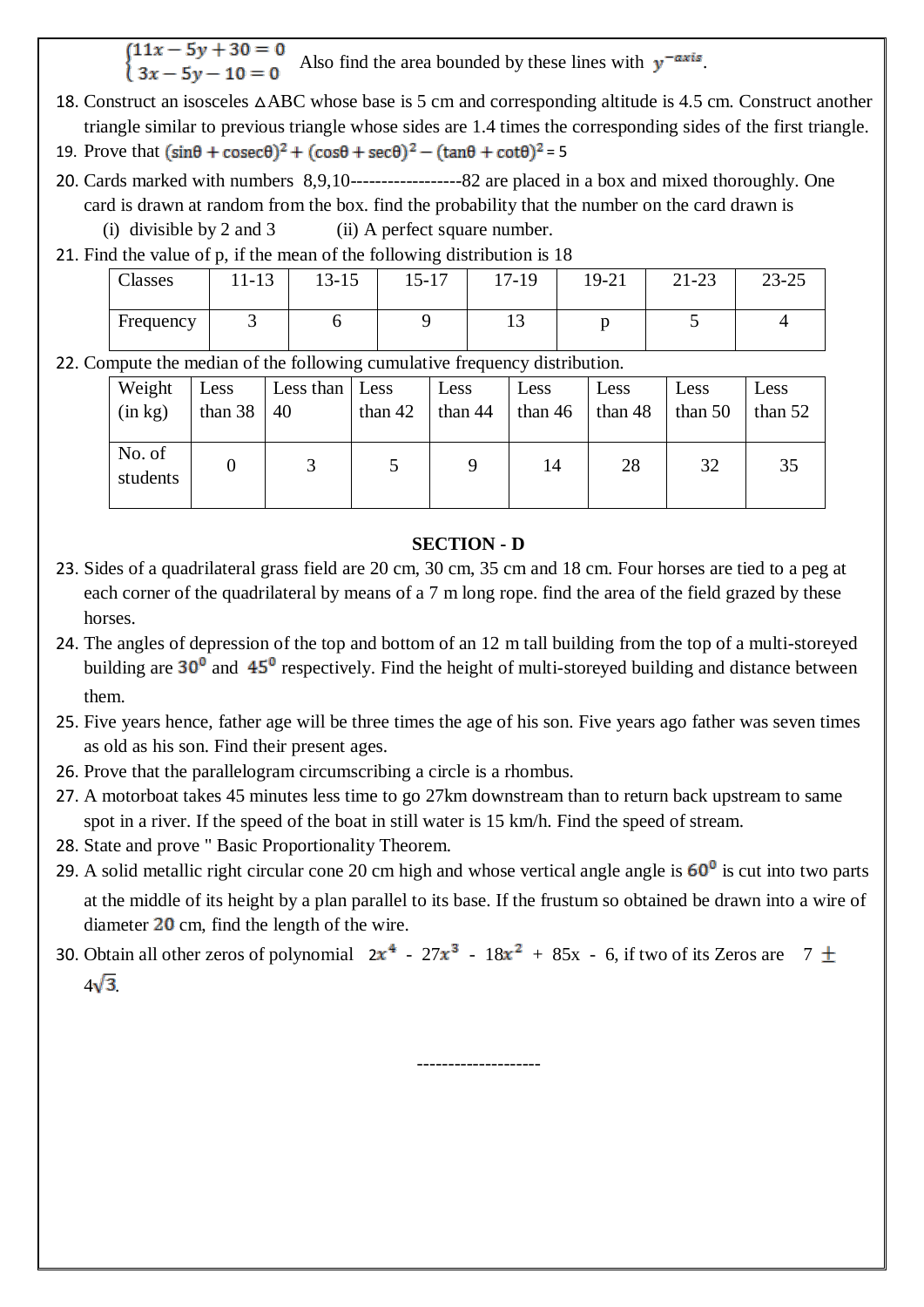## Atomic Energy Central School No.04, Rawatbhata

Confidence Test (2017-18)

Time: 3 Hours Class - X, Science Max. Marks: 80

General Instructions:-

I. The question paper comprises of two sections A and B. You are to attempt both the sections

II. All questions are compulsory.

III. There is no overall choice. However internal choice has been provided for one question of five mark category. Only one option to be attempted

IV. All questions of Section A and Section B are to be attempted separately.

V. Question numbers 1 to 2 in Section A are one mark questions. These are to be answered in one word or one sentence.

VI. Question numbers 3 to 5 are two marks questions to be answered in about 30 words each.

VII. Question numbers 6 to 15 are three marks questions to be answered in about 50 words each.

VIII. Question numbers 16 to 20 are five marks questions to be answered in about 70 words each.

IX. Question numbers 22 to 27 in section B are two mark questions based on practical skills.

#### SECTION A

| 1) Among the following which one have a triple covalent bond?                                                                       |     |
|-------------------------------------------------------------------------------------------------------------------------------------|-----|
| C <sub>2</sub> H <sub>6</sub> , C <sub>3</sub> H <sub>4</sub> , C <sub>4</sub> H <sub>10</sub>                                      | (1) |
| 2) Mention the most easy method to detect water pollution?                                                                          | (1) |
| 3) Differentiate between nuclear fission and nuclear fusion.                                                                        | (2) |
| 4) What is Ohm's law? State and explain two factors affecting the resistance of a conductor.                                        | (2) |
| 5) Distinguish between food chain and food web?                                                                                     | (2) |
| 6) Write the structural formula of the isomers of pentane.                                                                          | (3) |
| 7) (a) Why ethene decolourises bromine water, but ethane not.                                                                       |     |
| (b) Write down the relevant chemical equation involved in de-colourisation?                                                         | (3) |
| 8) (a) What is meant by power of accommodation of eye?                                                                              |     |
| (b) The far point of a myopic person is 80 cm in front of the eye. What is the power of the lens required<br>to correct the defect? | (3) |
| 9) Draw a neat labeled diagram of longitudinal section of a typical flower?                                                         | (3) |
| 10) (a) Write the electronic configurations of the following elements?                                                              |     |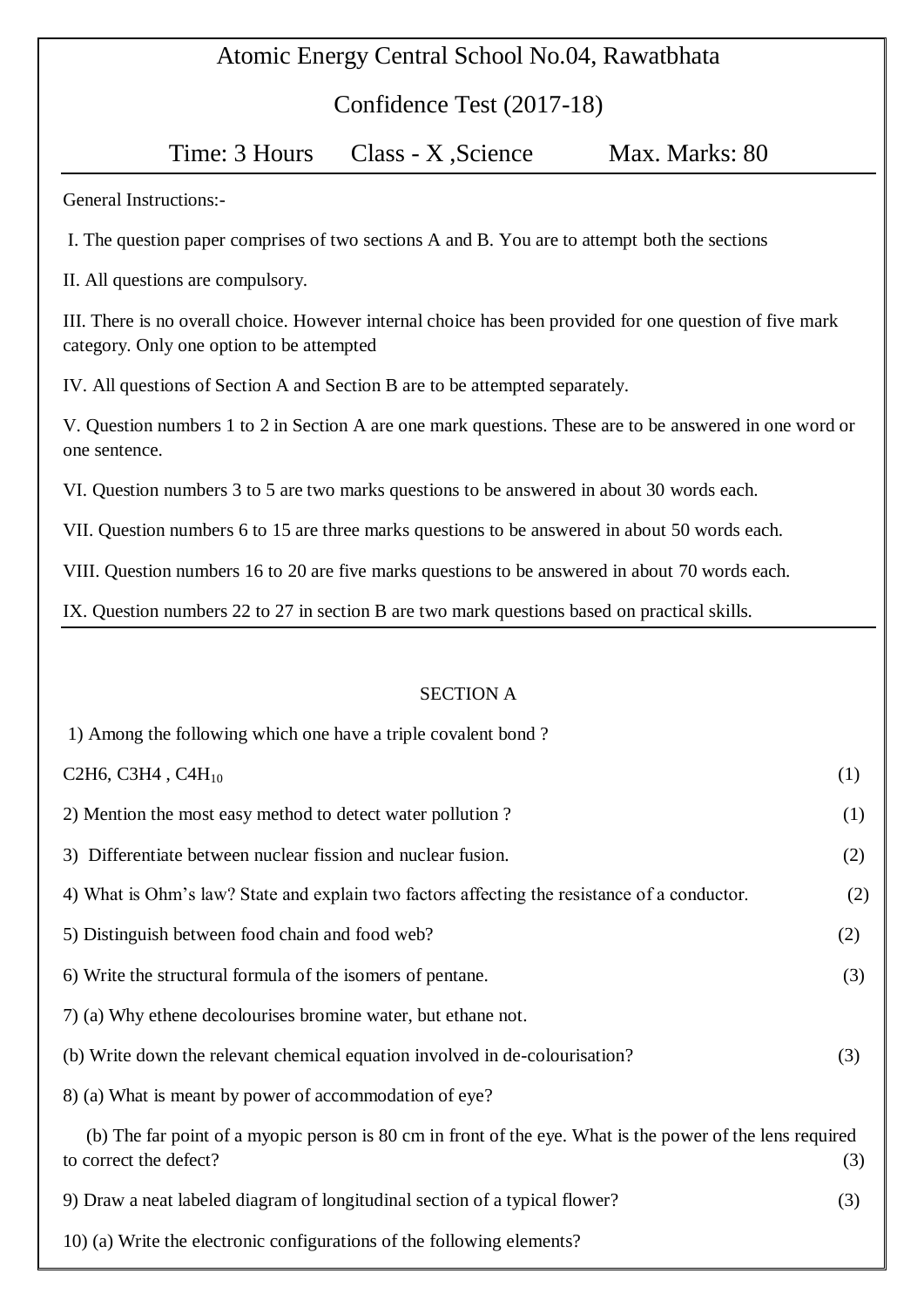| Oxygen, Magnesium                                                                                                                                                                              |     |
|------------------------------------------------------------------------------------------------------------------------------------------------------------------------------------------------|-----|
| (b) Among $Q^{2}$ ion and Mg <sup>2+</sup> ion, which one have larger size and why?                                                                                                            | (3) |
| 11) What is an electromagnet? How does it differ from a permanent magnets? Mention three factors on<br>which the strength of electromagnet depends.                                            | (3) |
| 12) What are stakeholders? Mention the stakeholders of forest.                                                                                                                                 | (3) |
| 13) Explain the commercial unit of electrical energy. Derive its relation with Joule. Calculate the energy<br>transferred by a 5A current flowing through a resistor of 2 ohms for 30 minutes. | (3) |
| 14) Energy flow in the biosphere is unidirectional. Comment on the statement.                                                                                                                  | (3) |
| 15) Atomic numbers of the three elements A, B and C are given below.                                                                                                                           |     |
| Element Atomic number                                                                                                                                                                          |     |
| 5<br>A                                                                                                                                                                                         |     |
| 7<br>B                                                                                                                                                                                         |     |
| $\mathcal{C}$<br>10                                                                                                                                                                            |     |
| Identify the group and period in which these elements belong?                                                                                                                                  | (3) |
| 16) Draw a labeled diagram of AC generator. Explain the principle and working of the AC generator.                                                                                             | (5) |
| 17) Human resources in India are depleting with increasing number of people getting infected by AIDS<br>virus and it has become a socio economic hazard.                                       |     |
| (a) Name the virus which causes AIDS?                                                                                                                                                          |     |
| (b) Mention the modes of transmission of AIDS virus                                                                                                                                            |     |
| (c) What is the effect of AIDS virus on human body?                                                                                                                                            |     |
| (d) Give any two measures to prevent the transmission of aids virus                                                                                                                            | (5) |
| 18) An organic compound A is widely used as a preservative in pickles and has a molecular formula<br>C2H4O2. This compound react with ethanol to form a sweet smelling compound B.             |     |
| (a) Identify the compound A                                                                                                                                                                    |     |
| (b) Write the chemical equation for its reaction with ethanol                                                                                                                                  |     |
| (c) Name the products formed                                                                                                                                                                   |     |
| (d) Name the process involved in the reaction                                                                                                                                                  |     |
| (e) How can we get back the compound A from B                                                                                                                                                  | (5) |
| <b>OR</b>                                                                                                                                                                                      |     |
| (a) Complete the following equations                                                                                                                                                           |     |
|                                                                                                                                                                                                |     |

ii)  $CH3-COOH + NaHCO3 \Box \Box \Box$  .......... + .......... + ..........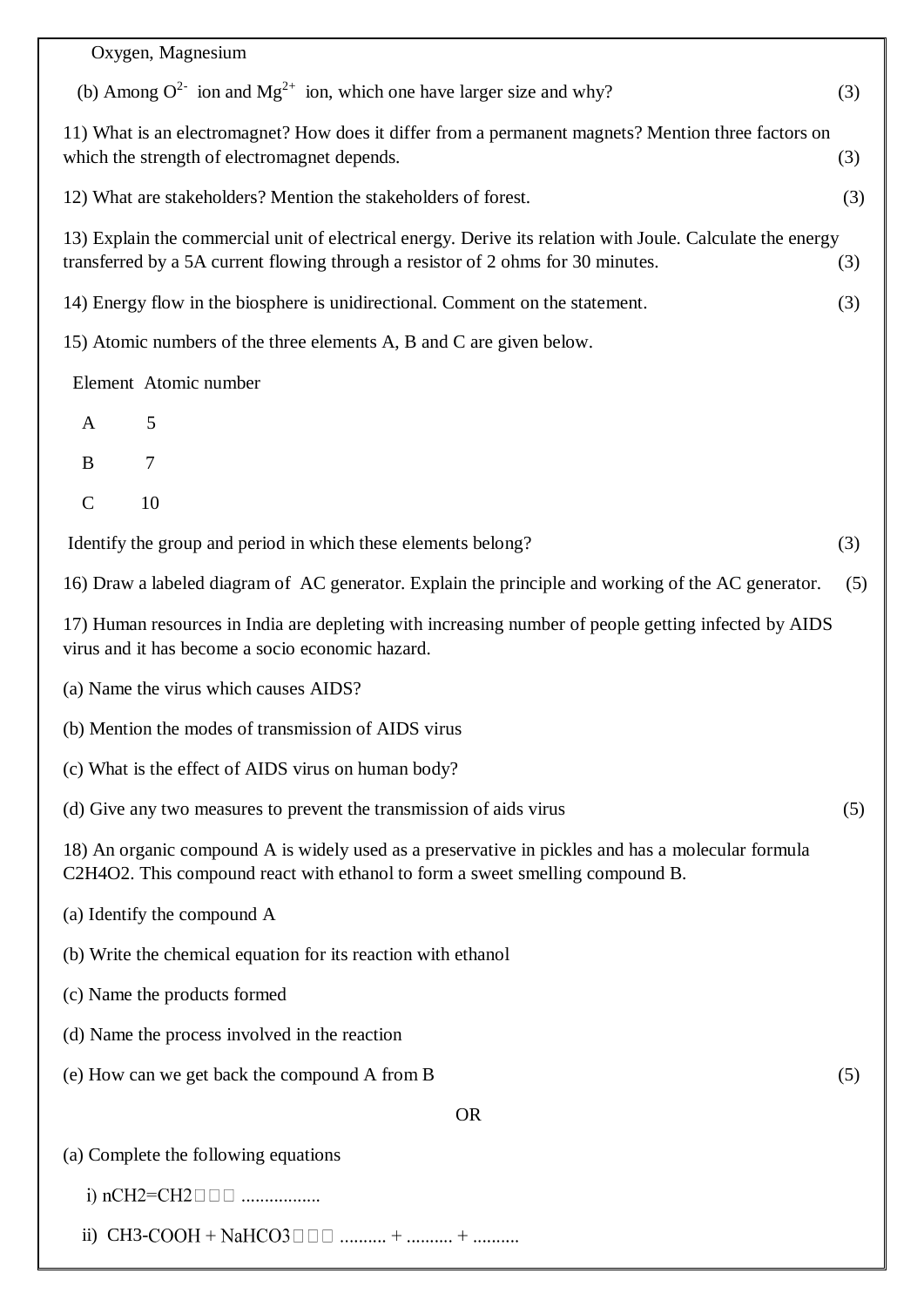| (b) What is the cause of hardness of water? Why soap do not form lather with hard water? Mention the<br>disadvantage of cleaning clothes with soap in hard water?                                                                         | (5) |
|-------------------------------------------------------------------------------------------------------------------------------------------------------------------------------------------------------------------------------------------|-----|
| 19) (a) Distinguish between homologous and analogous organs with one example Each.                                                                                                                                                        |     |
| (b) How are arteries different from veins?                                                                                                                                                                                                | (5) |
| 20) Give reasons for the following                                                                                                                                                                                                        |     |
| (a) Colour of clear sky is blue                                                                                                                                                                                                           |     |
| (b) Sun can be seen about two minutes before actual sunrise                                                                                                                                                                               |     |
| (c) Traffic light signals are of red colour                                                                                                                                                                                               |     |
| (d) Stars appears to twinkle                                                                                                                                                                                                              |     |
| (e) Planets do not twinkle                                                                                                                                                                                                                | (5) |
| 21) (a) What is reactivity series? How does the reactivity series of metals help in predicting the relative<br>activities of various metals?                                                                                              |     |
| (b) Suggest different chemical processes used for obtaining a metal from its oxides of metals in the middle<br>of the reactivity series and metals towards the top of the reactivity series. Support your answer with an<br>example each. | (5) |
|                                                                                                                                                                                                                                           |     |

## SECTION B

| 22. Write precautions to be taken while using electricity.                                                                                                                                   | (2) |
|----------------------------------------------------------------------------------------------------------------------------------------------------------------------------------------------|-----|
| 23. How would you distinguish experimentally between an alcohol and carboxylic acid?                                                                                                         | (2) |
| 24. Can you consider cell division as a type of reproduction in unicellular organisms? Give one reason. (2)                                                                                  |     |
| 25. How will you differentiate between concave and convex lens?                                                                                                                              | (2) |
| 26. Draw well labelled diagram of a dicot seed to show future shoot and future root. Name the future shoot<br>and future root.                                                               | (2) |
| 27. A green salt on heating decomposes to produce a colourless suffocating gas and leaves behind a reddish<br>brown residue. Name the salt and write the chemical equation for the reaction. | (2) |
|                                                                                                                                                                                              |     |

-----------------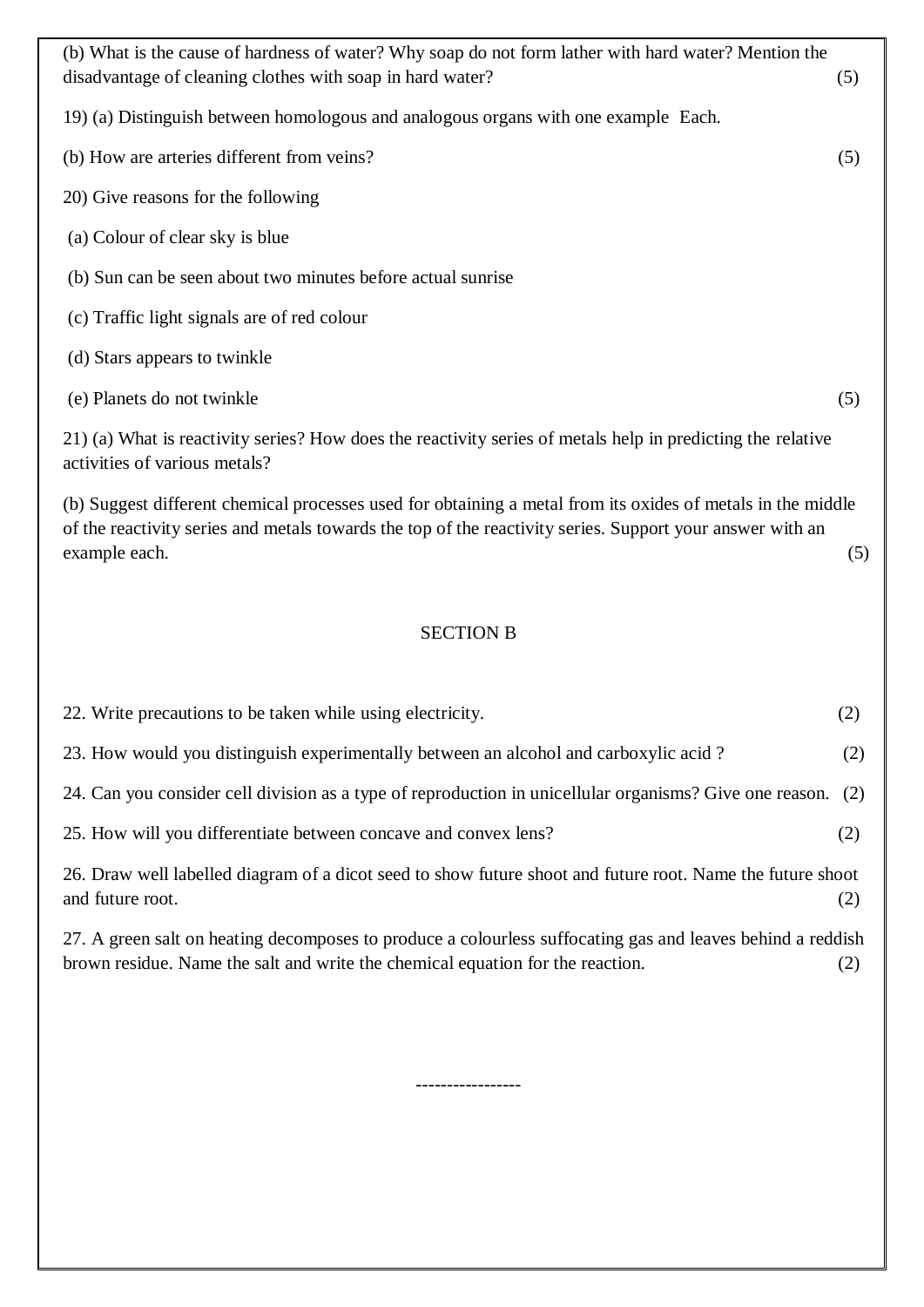# Atomic Energy Central School No.4 Rawatbhata Confidence Test (2017-18)

M.M: 80 Class- X, Social Science Time- 3 Hours

General Instructions:-

- (1)The Questions Paper has 28 questions in all.All questions are compulsory.
- (2)Questions from serial numbers 1 to 7 are very Short Answer Questions. Each questions carries 1 mark.
- (3)Questions from serial number 8 to 18 are 3 marks questions. Answer of these questions should not exceed 80 words each.
- (4)Questions from serial number 19 to 25 are 5 marks questions. Answer of these questions should not exceed 120 words each.
- (5)Question number 26, 27,& 28 are map questions of 2 marks from History and 3 marks from Geography.After completion,attach the maps inside your answer book.

| 1. When the Non-Cooperation-khilafat Movement began?                                      | (1) |
|-------------------------------------------------------------------------------------------|-----|
| 2. When the first printing press came to Goa and by whom?                                 | (1) |
| 3. What are two types of resources on the basis of origin?                                | (1) |
| 4. Where was the first jute mill in India set up?                                         | (1) |
| 5. When Sri Lanka emerged an independent country?                                         | (1) |
| 6. How many national recognized parties were there in India in 2006?                      | (1) |
| 7. Name the institution which issues currency and notes.                                  | (1) |
| 8. What was the Role of French colonial government to develop the economy of Vietnam ?(3) |     |
| 9. What was the Role of Mahatma Gandhi to broke the salt law?                             | (3) |
| 10. How the print culture brought the revolution of European countries and their society? | (3) |
| 11. Discuss the main causes of Land Degradation in India.                                 | (3) |
| 12. How Multi- purpose projects and large dams caused many new social movement?           | (3) |
| 13. How agriculture is the back bone of the Indian economy? Discuss in brief.             | (3) |
| 14. What are the different forms of power sharing in modern democracies?                  | (3) |
| 15. Discuss some of the key features of federalism.                                       | (3) |
| 16. When does a social difference become a social division?                               | (3) |
| 17. Discuss about National Rural Employment Gurantee Act (NREGA) 2005.                    | (3) |
| 18. Define formal sector loans and informal sector loans.                                 | (3) |
|                                                                                           |     |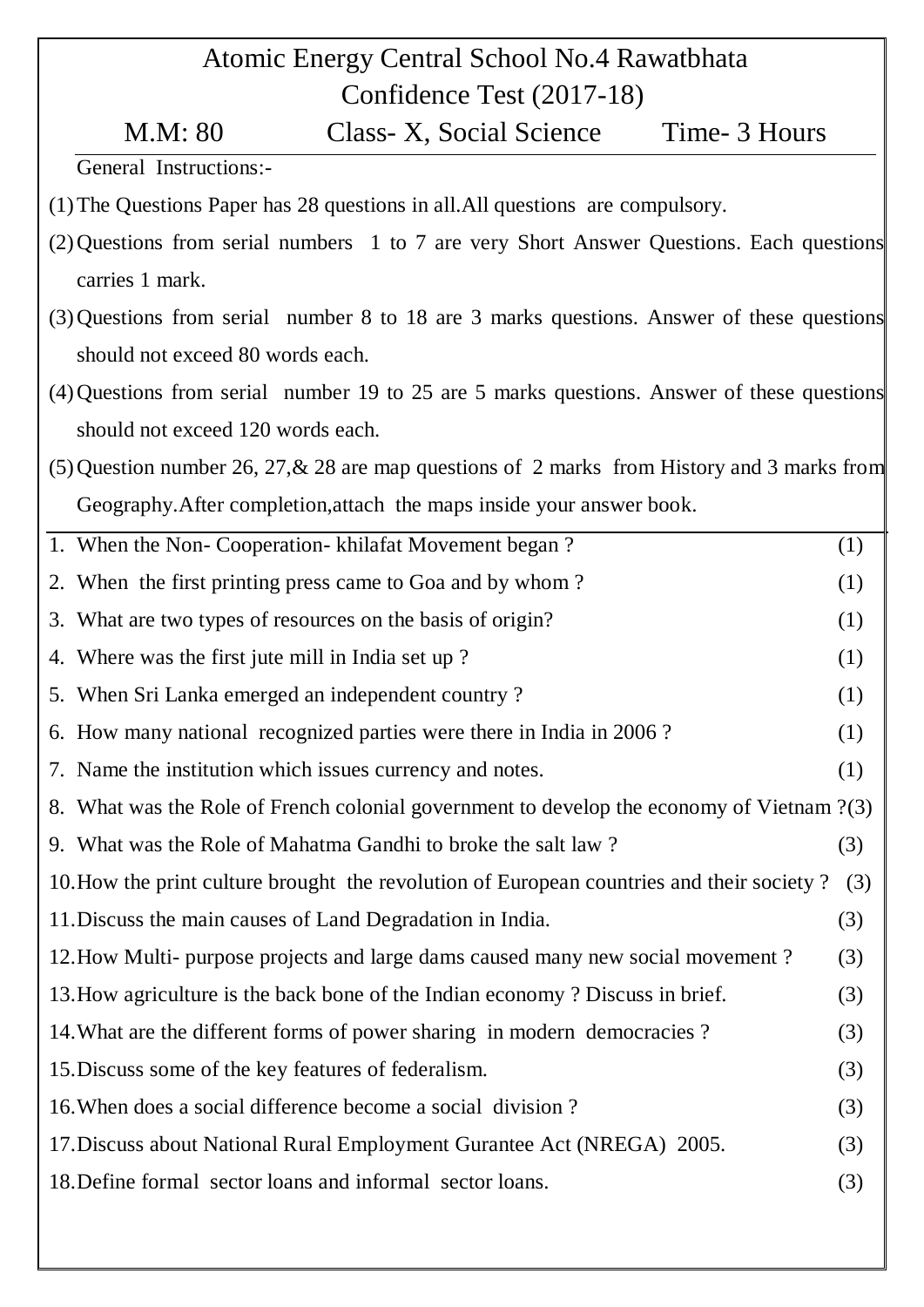| 19. Discuss some important factors which are responsible for indentured labour migration in                                                                                                                                   |     |
|-------------------------------------------------------------------------------------------------------------------------------------------------------------------------------------------------------------------------------|-----|
| India and other countries.                                                                                                                                                                                                    | (5) |
| 20. What was the impact of the first world war on the socio-economic conditions of the world $?(\text{I})$                                                                                                                    |     |
| 21. What is need to conserve the Energe Resources?                                                                                                                                                                            | (5) |
| 22. Why are the means of transportation and communication called the lifelines of a nation and                                                                                                                                |     |
| its economy?                                                                                                                                                                                                                  | (5) |
| 23. Discuss the functions of the political parties.                                                                                                                                                                           | (5) |
| 24. How does democracy produce an accountable, responsive and legitimate government ? (5)                                                                                                                                     |     |
| 25. What is Globalisation ? Discuss the role of Liberalisation policy in Indian economy.                                                                                                                                      | (5) |
| <b>OR</b>                                                                                                                                                                                                                     |     |
| Mention a few factors cause exploitation of consumers.                                                                                                                                                                        |     |
| $111111$ and $0.11$ in the contract of the contract of the contract of the contract of the contract of the contract of the contract of the contract of the contract of the contract of the contract of the contract of the co |     |

- 26.Locate and label the following on the given outline political map of India. Narora, Champaran  $\frac{1}{2} + \frac{1}{2} = 1$
- 27.Two features A and B are marked on the given out line political map of India. Identify these features with the help of given information and write their correct names on the information and write correct their correct names on the lines marked in the map. $1/2 + \frac{1}{2} = 1$
- (A) Iron ore mine
- (B) Mica producing area .
- 28. Locate and lable the following items on the given out line political map of India.  $3x1=3$ Tuticorin, Kakrapara, Bokaro steel plants

------------------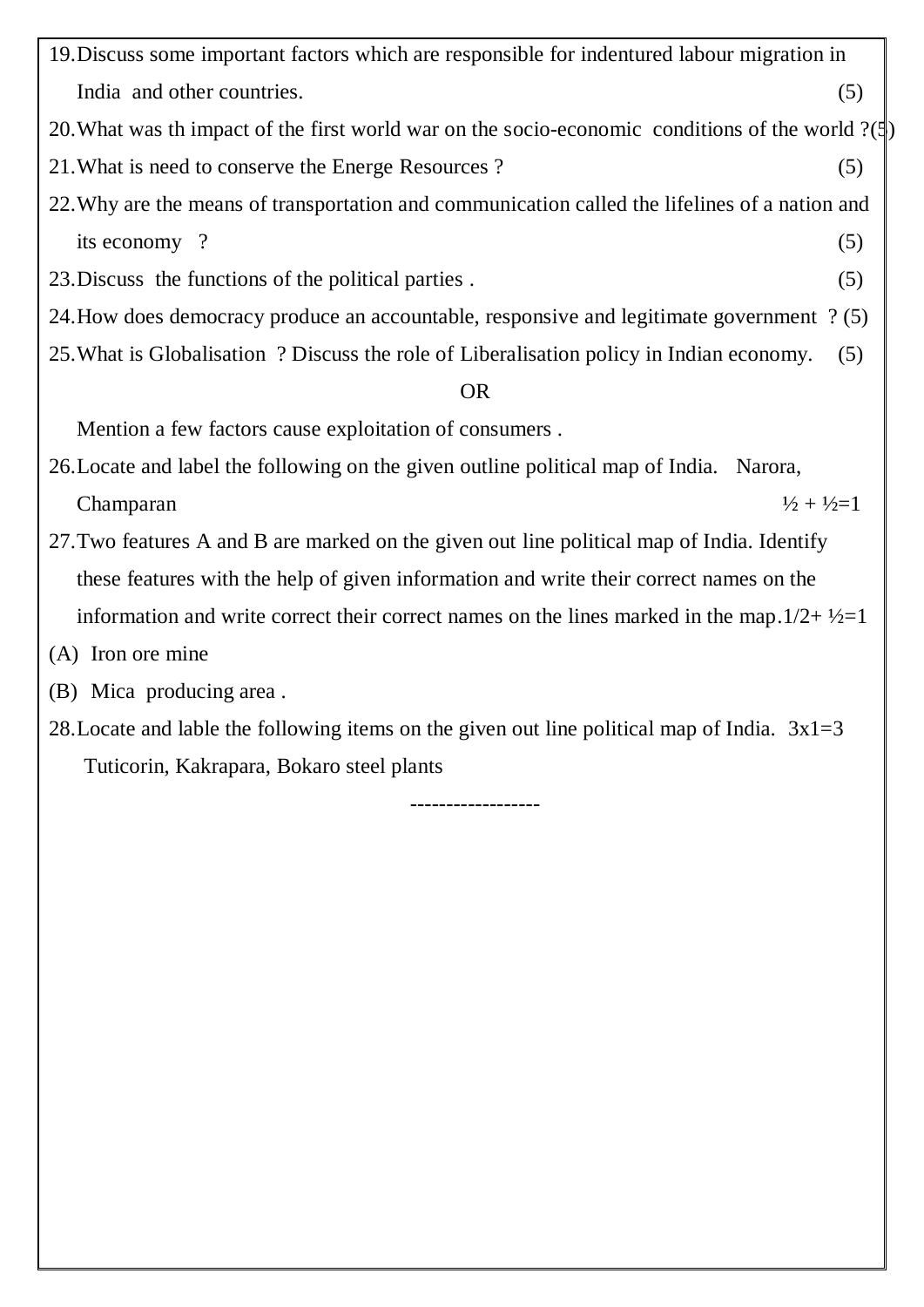|                                                                                                                |                                                | परमाणु ऊर्जा केन्द्रीय विद्यालय-4, रावतभाटा |                                                                                                                            |  |  |
|----------------------------------------------------------------------------------------------------------------|------------------------------------------------|---------------------------------------------|----------------------------------------------------------------------------------------------------------------------------|--|--|
| अभ्यास परीक्षा , (2017-18)                                                                                     |                                                |                                             |                                                                                                                            |  |  |
| समय – 3 घंटे                                                                                                   |                                                | कक्षा –   दसवीं, हिन्दी                     | पूर्णांक – $\,$ 80                                                                                                         |  |  |
|                                                                                                                |                                                |                                             |                                                                                                                            |  |  |
| 1.निम्नलिखित गद्यांश को ध्यानपूर्वक पढ़कर पूछे गए प्रश्नों के उत्तर दीजिएः-                                    |                                                |                                             |                                                                                                                            |  |  |
|                                                                                                                |                                                |                                             | बाज़ार की सतर्कता वही मनुष्य देता है जो जानता है कि वह क्या चाहता है।  और जो नहीं जानते कि वे क्या चाहते हैं,              |  |  |
|                                                                                                                |                                                |                                             | अपनी पर्चेज़िंग पावर के गर्व में अपने पैसे से केवल एक विनाशक शक्ति. शैतानी व्यंग्य, व्यंग्य की शक्ति बाज़ार को देते हैं। न |  |  |
|                                                                                                                |                                                |                                             | तो बाज़ार से लाभ उठा सकते हैं, और न बाज़ार को सच्चा लाभ दे सकते हैं। वे लोग बाज़ार का बाज़ारून बढ़ाते हॆ, जिसका            |  |  |
| मतलब है कि कपट बढ़ाते हैं।  एक दिन की हानि में दूसरे को अपना लाभ दिखता है।  ऐसे बाज़ार से लोगों में आवश्यकताओं |                                                |                                             |                                                                                                                            |  |  |
|                                                                                                                |                                                |                                             | का आदान-प्रदान नहीं होता, बल्कि शोषण होने लगता है।  तब कपट सफल होता है,  निष्कपट शिकार होता है।  और जो ऐसे                 |  |  |
| बाज़ार का पोषण करता है वह अर्थशास्त्र सरासर औंधा है। वह अर्थशास्त्र अनीतिशास्त्र है।                           |                                                |                                             |                                                                                                                            |  |  |
| (क)  बाज़ार की सतर्कता किसमें है?                                                                              |                                                |                                             | 1                                                                                                                          |  |  |
| (ख)  लोग बाज़ार का बाज़ारूपन कैसे बढ़ाते हैं?                                                                  |                                                |                                             | $\overline{2}$                                                                                                             |  |  |
| (ग)  कपट कब सफल होता है?                                                                                       |                                                |                                             | 2                                                                                                                          |  |  |
| (घ)  कैसे लोगों के कारण बाज़ार में आवश्यकताओं का आदान-प्रदान नहीं होता?2                                       |                                                |                                             |                                                                                                                            |  |  |
| (ङ) गद्यांश का उपयुक्त शीर्षक दीजिए                                                                            |                                                |                                             | 1                                                                                                                          |  |  |
|                                                                                                                |                                                |                                             |                                                                                                                            |  |  |
| 2.निम्नलिखित गद्यांश को ध्यानपूर्वक पढ़कर पूछे गए प्रश्नों के उत्तर दीजिएः                                     |                                                |                                             |                                                                                                                            |  |  |
| दो में से क्या तुम्हें चाहिए, कलम या कि तलवार?                                                                 |                                                |                                             |                                                                                                                            |  |  |
| मन में ऊँचे भाव कि तन में शक्ति अजेय अपार।                                                                     |                                                |                                             |                                                                                                                            |  |  |
|                                                                                                                | कलम देश की बड़ी शक्ति है, भाव जगाने वाली,      |                                             |                                                                                                                            |  |  |
|                                                                                                                | दिल ही नहीं, दिमागों में भी आग लगाने वाली।     |                                             |                                                                                                                            |  |  |
|                                                                                                                | पैदा करती कलम विचारों के जलते अंगारे.          |                                             |                                                                                                                            |  |  |
|                                                                                                                | और प्रज्जवल्लित-प्राण देश क्या कभी मरेगा मारे? |                                             |                                                                                                                            |  |  |
|                                                                                                                | लह गर्म रखने को रक्खो मन में ज्वलित विचार,     |                                             |                                                                                                                            |  |  |
|                                                                                                                | हिंस्र जीव से बचने को चाहिए किंतु तलवार।       |                                             |                                                                                                                            |  |  |
| एक भेद है और जहाँ निर्भय होते नर-नारी,                                                                         |                                                |                                             |                                                                                                                            |  |  |
| कलम उगलती आग जहाँ अक्षर बनते चिनगारी।                                                                          |                                                |                                             |                                                                                                                            |  |  |
| जहाँ मनुष्यों के भीतर, हर दम जलते हैं शोले,                                                                    |                                                |                                             |                                                                                                                            |  |  |
|                                                                                                                |                                                |                                             |                                                                                                                            |  |  |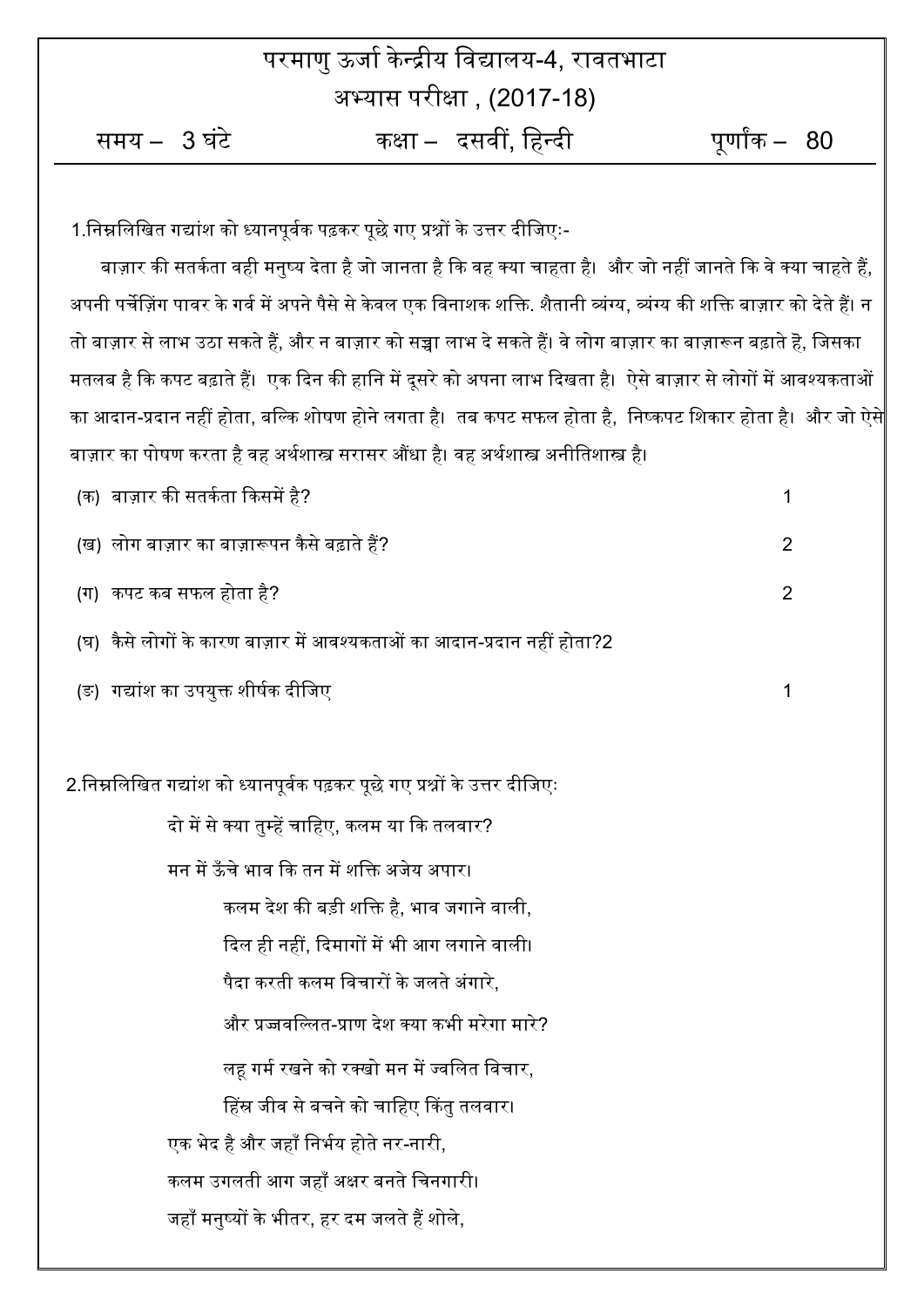| बाँहों में बिजली होती, होते दिमाग में गोले।                                   |                  |   |  |
|-------------------------------------------------------------------------------|------------------|---|--|
| जहाँ लोग पालते लह में हालाहल की धार,                                          |                  |   |  |
| क्या चिंता यदि वहाँ हाथ में हुई नहीं तलवार।                                   |                  |   |  |
| (क) काव्यांश में कलम और तलवार का प्रयोग मनुष्य की किन शक्तियों के लिए हुआ है? |                  |   |  |
| (ख)   कलम और तलवार में से आप किसे महत्त्वपूर्ण मानते हैं और क्यों?            |                  |   |  |
| (ग)  कलम से क्या-क्या परिवर्तन हो सकते हैं?                                   |                  |   |  |
| (घ) तलवार की आवश्यकता कब पड़ती है?                                            |                  |   |  |
| (ङ)  क्या प्राप्त कर लेने के बाद शस्त्र-बल की आवश्यकता नहीं रह जाती?          |                  |   |  |
| खंड –   ख (व्यावहारिक व्याकरण)                                                |                  |   |  |
| 3. निर्देशानुसार वाक्य-रूपांतरण कीजिए-                                        |                  | 3 |  |
| (क) सीतारमण ने ताला खोला और अंदर चला गया।                                     | (सरल वाक्य में)  |   |  |
| (ख) नानी के आ जाने से सब प्रसन्न हो गए।                                       | (संयुक्त वाक्य)  |   |  |
| (ग)विपत्ति में काम आने वाले मित्र पर विश्वास करना चाहिए।(मिश्र वाक्य में)     |                  |   |  |
| 4.निर्देशानुसार वाच्य-परिवर्तन कीजिए-                                         |                  | 4 |  |
| (क) राम से खाया नहीं जाता।                                                    | (कर्तृवाच्य में) |   |  |
| (ख) मैं रोज़ विद्यालय जाता हूँ।                                               | (कर्मवाच्य में)  |   |  |
| (ग) मैं अब और नहीं लिख सकता।                                                  | (भाववाच्य में)   |   |  |
| (घ) माँ खाना पकाती है।                                                        | (कर्मवाच्य में)  |   |  |
| 5. निम्नांकित वाक्यों के रेखांकित पदों का व्याकरणिक परिचय दीजिए-              |                  |   |  |
| (क) जयपुर <u>गुलाबी</u> शहर के नाम से जाना जाता है।                           |                  |   |  |
| (ख) <u>तम</u> घर चले जाओ।                                                     |                  |   |  |
| (ग) कक्षा में <u>चालीस</u> छात्र हैं।                                         |                  |   |  |
| (घ) मैं दसवीं कक्षा में <u>पढ़ता ह</u> ँ।                                     |                  |   |  |
| 6.(क)निम्नलिखित काव्य-पंक्तियों को ध्यानपूर्वक पढ़कर रस का निर्णय कीजिएः      |                  |   |  |
| 1, मैया कबहि बढ़ैगी चोटी                                                      |                  |   |  |
| किती बार मोहि दूध पिअत भइ, यह आजह है छोटी।                                    |                  |   |  |
| 2. "  अबला जीवन हाय तुम्हारी यही कहानी, आँचल में दूध और आँख में पानी।"        |                  |   |  |
| (ख) श्रृंगार रस का स्थायी भाव लिखिए।                                          |                  |   |  |
| (ग)  वीर रस का एक उदाहरण लिखिए।                                               |                  |   |  |
| खंड-ग ( पाठ्यपुस्तक एवं पूरक पाठ्यपुस्तक)                                     |                  |   |  |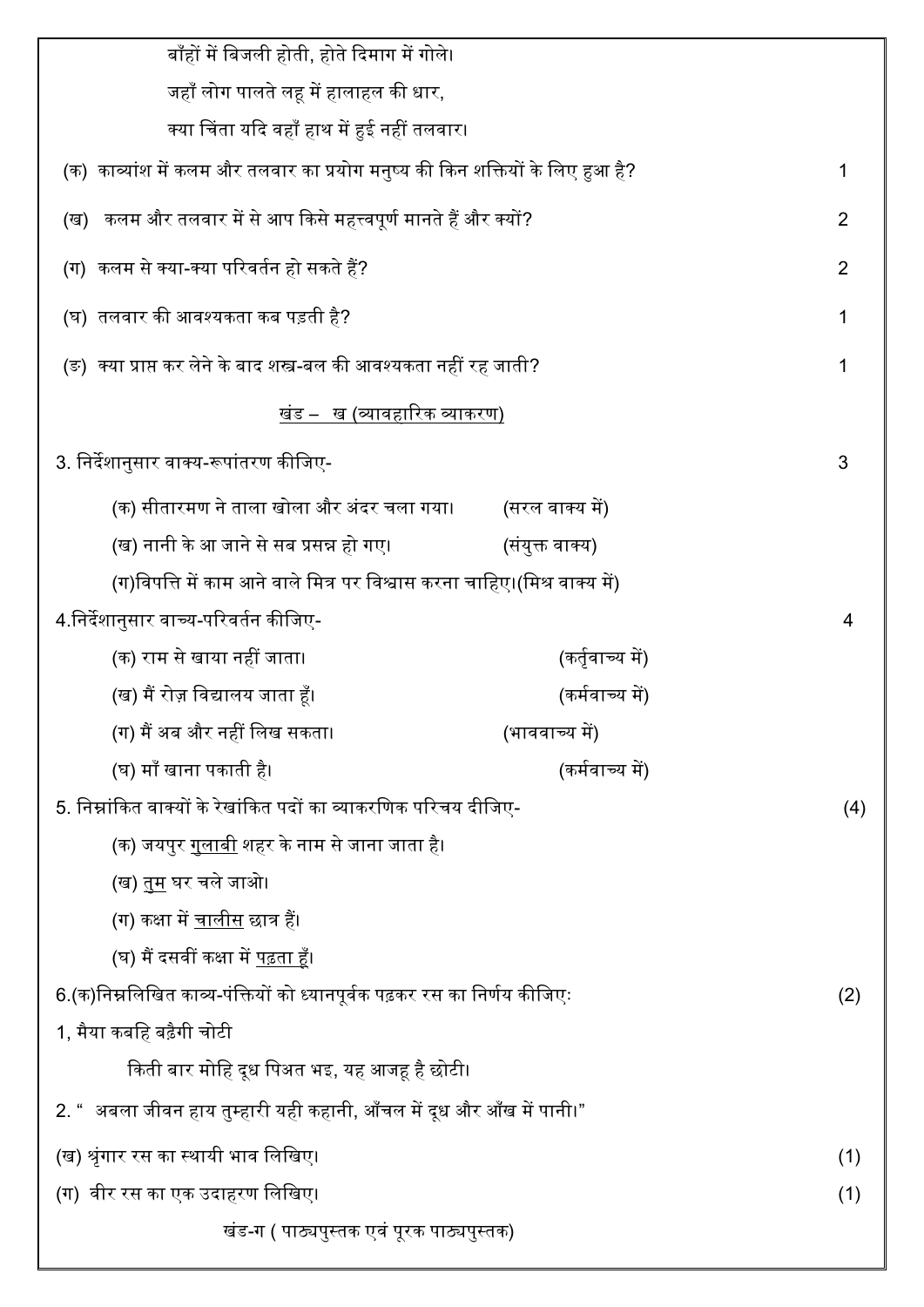7. निम्नलिखित गद्यांश को ध्यानपूर्वक पढ़कर नीचे दिए गए प्रश्नों के उत्तर दीजिए-

शीला अग्रवाल ने साहित्य का दायरा ही नहीं बढ़ाया था बल्कि घर की चारदीवारी के बीच बैठकर देश की स्थितियों को जानने-समझने का जो सिलसिला पिताजी ने शरू किया था, उन्होंने वहाँ से खींचकर उसे भी स्थितियों की सक्रिय भागीदारी मे बदल दिया। सन् 1946-47 के दिन....वे स्थितियाँ, उसमें वैसे भी घर में बैठे संभव था भला? प्रभातफेरियाँ, हड़तालें, जुलूस, भाषण हर शहर का चरित्र था और पूरे दमखम और पूरे जोश-खरोश के साथ इन सबसे जुड़ना हर युवा का उन्माद। मैं भी युवा थी और शीला अग्रवाल की जोशीली बातों ने रगों में बहते खून को लावे में बदल दिया था। स्थिति यह हुई कि एक बवंडर शहर में मचा हुआ था और एक घर में। पिताजी की आज़ादी की सीमा यहीं तक थी कि उनकी उपस्थिति में घर में आए लोगों के बीच ईठूँ-बैठूँ, जानूँ-समझूँ।

| (क) लेखिका के जीवन में शीला अग्रवाल ने क्या प्रभाव डाला?                          | 2 |
|-----------------------------------------------------------------------------------|---|
| (ख)लेखिका देश की स्थिति को किसकी प्रेरणा से और कैसे जानती थी?                     | 2 |
| (ग) किसकी जोशीली बातों का लेखिका पर अत्याधिक प्रभाव पड़ा?                         |   |
| 8. निम्नलिखित प्रश्नों के उत्तर दीजिएः-                                           | 8 |
| (क) बालगोबिन भगत ने अपने बेटे की मृत्यु पर अपनी भावनाएँ किस तरह व्यक्त कीं?       |   |
| (ख) यशपाल द्वारा रचित लखनवी अंदाज़ पाठ का उद्देश्य बताइए?                         |   |
| (ग) बिस्मिल्ला खाँ को शहनाई की मंगलध्वनि का नायक क्यों कहा गया है?                |   |
| (घ) द्विवेदी जी ने क्या-क्या तर्क देकर स्त्री-शिक्षा का समर्थन किया?              |   |
| 9. निम्नलिखित काव्यांश को पढ़कर पूछे गए प्रश्नों के उत्तर लिखिए-                  |   |
| माँ ने कहा पी में झाँककर                                                          |   |
| अपने चेहरे पर मत रीझना                                                            |   |
| आग रोटियाँ सेंकने के लिए हैं                                                      |   |
| जलने के लिए नहीं                                                                  |   |
| वस्त्र और आभूषण शाब्दिक भ्रमों की तरह                                             |   |
| बंधन हैं स्त्री जीवन के                                                           |   |
| माँ ने कहा लड़की होना                                                             |   |
| पर लड़की जैसी दिखाई मत देना                                                       |   |
| (क)माँ ने बेटी को अपने चेहरे पर न रीझने की साख क्यों दी?                          | 2 |
| (ख)वस्त्र और आभूषणों को शाब्दिक भ्रम और बंधन क्यों कहा है?                        | 1 |
| (ग) आपके विचार से माँ ने ऐसा क्यों कहा कि लड़की होना पर लड़की जैसी मत दिखाई देना? | 2 |
| 10.निम्नलिखित प्रश्नों के उत्तर संक्षेप में लिखिएः-                               |   |